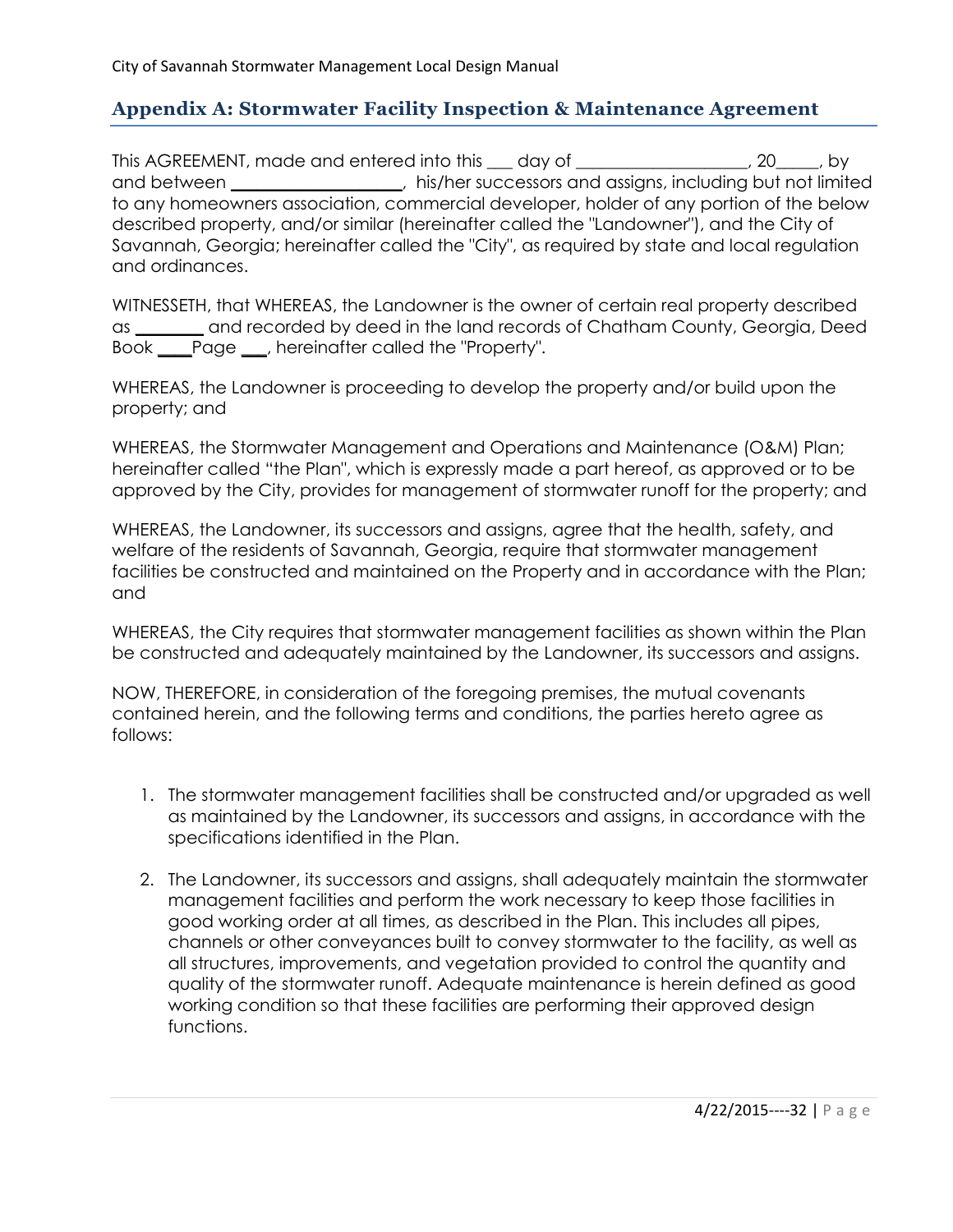- 3. The Landowner, its successors and assigns, shall inspect the stormwater management facility annually and maintain an inspection report on site that will be available for review by the City. The purpose of the inspection is to ensure safe and proper functioning of the stipulated facilities. The inspection shall cover all applicable stormwater management facilities, including but not limited to, conveyance measures, berms, outlet structures, pond areas, etc. Deficiencies shall be noted in the inspection report along with a schedule for repair. The inspection procedures, frequency and report shall follow the procedures established and approved in the Plan.
- 4. The Landowner, its successors and assigns, hereby grant permission to the City, its authorized agents and employees, to enter upon the Property and to inspect the stormwater management facilities whenever the City deems necessary and with reasonable notice having been given to the Landowner. The City shall provide the Landowner, its successors and assigns, copies of the inspection findings and a directive to commence with the repairs if necessary.
- 5. In the event the Landowner, its successors and assigns, fails to maintain the stormwater management facilities in good working condition acceptable to the City, the City may issue citations to the Landowner for resulting, continuing ordinance violations (as set forth in the Savannah City Code of Ordinances), until such time as the issues are satisfactorily resolved. Additionally, the City may enter upon the Property and implement the necessary measures to correct deficiencies identified in the inspection report and to recover the costs of such repairs from the Landowner, its successors and assigns through the appropriate means. This provision shall not be construed to allow the City to erect any structure of permanent nature on the land of the Landowner outside of the easement for the stormwater management facilities. It is expressly understood and agreed that the City is under no obligation to routinely maintain or repair said facilities, and in no event shall this AGREEMENT be construed to impose any such obligation on the City.
- 6. Landowner, its successors and assigns, will perform the work necessary to keep these facilities in good working order as appropriate. In the event a maintenance schedule for the stormwater management facilities (including sediment removal) is outlined on the approved plan, the schedule will be followed.
- 7. In the event the City, pursuant to this AGREEMENT, performs work of any nature, or expends any funds in performance of said work for labor, use of equipment, supplies, materials, and the like, the Landowner, its successors and assigns, shall reimburse the City upon demand, within thirty (30) days of receipt thereof for all actual costs incurred by the City hereunder. Work will not commence without written notice from the City to the owner.
- 8. This Agreement imposes no liability of any kind whatsoever on the City and the Landowner agrees to hold the City harmless from any liability in the event the stormwater management facilities fail to operate properly.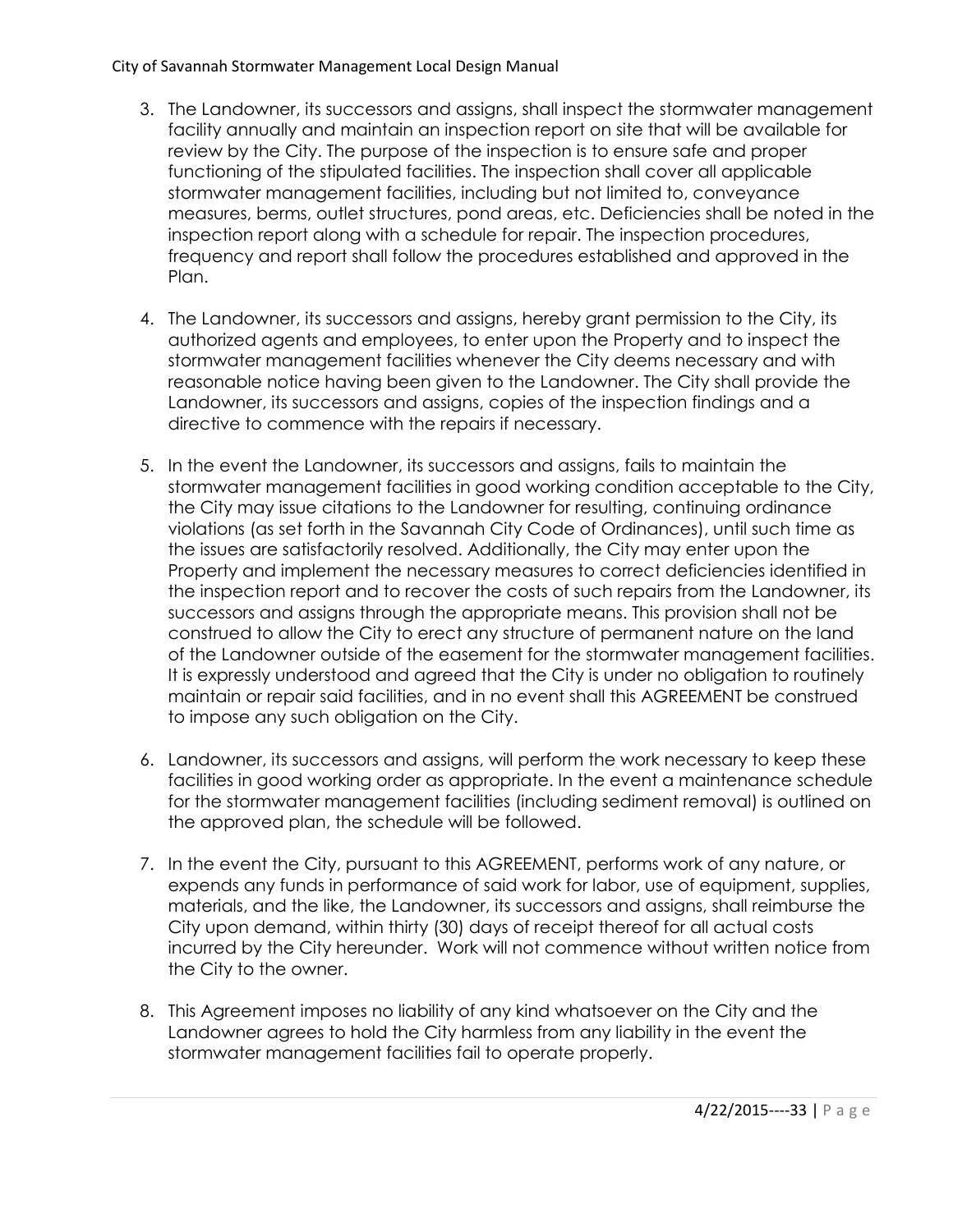9. This AGREEMENT shall constitute a covenant running with the land, and shall be binding on the Landowner, its administrators, executors, assigns, heirs and any other successors in interests, including any homeowners association.

### **CERTIFICATION**

#### **OWNER:**

WITNESS the following signatures and seals:

\_\_\_\_\_\_\_\_\_\_\_\_\_\_\_\_\_\_\_\_\_\_\_\_\_\_\_\_\_\_\_\_\_\_\_\_\_\_\_\_\_\_\_\_\_ Company/Corporation/Partnership Name (Seal)

By: \_\_\_\_\_\_\_\_\_\_\_\_\_\_\_\_\_\_\_\_\_\_\_\_\_\_\_\_\_\_\_\_\_\_\_\_\_\_\_\_\_\_

\_\_\_\_\_\_\_\_\_\_\_\_\_\_\_\_\_\_\_\_\_\_\_\_\_\_\_\_\_\_\_\_\_\_\_\_\_\_\_\_\_\_\_\_.

\_\_\_\_\_\_\_\_\_\_\_\_\_\_\_\_\_\_\_\_\_\_\_\_\_\_\_\_\_\_\_\_\_\_\_\_\_\_\_\_\_\_\_\_\_ (Type Name and Title)

The foregoing AGREEMENT was acknowledged before me this  $\_\_\_$  day of  $\_\_\_\_\_\_\_$ , 20, by

 $\overline{\phantom{a}}$  , and the set of the set of the set of the set of the set of the set of the set of the set of the set of the set of the set of the set of the set of the set of the set of the set of the set of the set of the s NOTARY PUBLIC

My Commission Expires: \_\_\_\_\_\_\_\_\_\_\_\_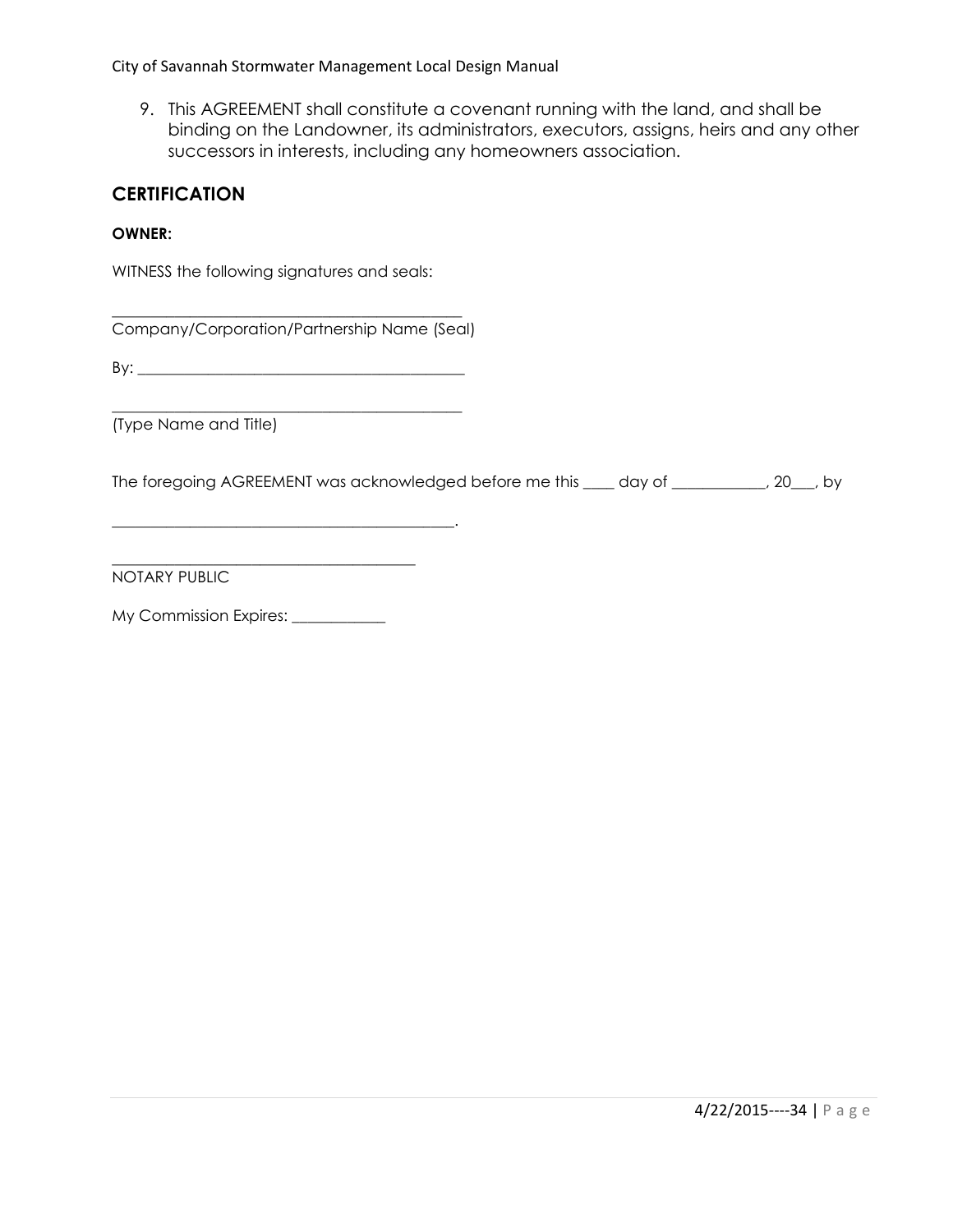### **Appendix B Applicant completion certification**

I, \_\_\_\_\_\_\_\_\_\_\_\_\_\_\_\_\_\_\_\_\_\_\_\_\_\_\_\_\_\_\_\_\_\_\_\_\_\_\_\_\_\_\_\_(print name here)

am the Owner, Applicant, or  $\qquad \qquad$  (circle appropriate title or print in blank)

| of the site devel0pment known as              |                          | (fill name of development) |
|-----------------------------------------------|--------------------------|----------------------------|
| located at                                    | (fill in street address) | Savannah                   |
| (fill in post office city or circle Savannah) |                          |                            |

Georgia, zip code \_\_\_\_\_\_\_\_\_(fill in the blank)

Under the laws of the state of Georgia pursuant to water quality, flood management, stormwater management, erosion, sediment and pollution control, and City ordinances that may apply to this development, the construction of this development has progressed to the point of completion as measured by accomplishing completion of all of the required components of the approved site development plans. Further, the site will be operated and maintained throughout its life according to the Stormwater Maintenance and Operations Plan as approved for the facility and required by the executed Stormwater Inspection and Maintenance Agreement on file for the facility. I understand that failure to follow, undertake and complete tasks stipulated by the Inspection and Maintenance Agreement on file for the facility may cause others to be assigned to complete the required tasks at my cost, as per the terms detailed in the City's Stormwater Management Ordinance and the approved Stormwater Inspection and Maintanence Agreement for the facility.

I understand my responsibilities and faithfully agree to carry out the responsibilities as required.

| Signature |
|-----------|
|-----------|

| Name |  |  |  |
|------|--|--|--|
|      |  |  |  |

Address\_\_\_\_\_\_\_\_\_\_\_\_\_\_\_\_\_\_\_\_\_\_\_\_\_\_\_\_\_\_\_

| City, State, Zip_ |  |
|-------------------|--|
|-------------------|--|

Provide mailing address to which you wish permanent legal correspondence to be addressed

Daytime Telephone Number\_\_\_\_\_\_\_\_\_\_\_\_\_\_\_\_\_

| <b>Email Address</b> |
|----------------------|
|----------------------|

Cell Phone Number \_\_\_\_\_\_\_\_\_\_\_\_\_\_\_\_\_\_\_\_\_\_\_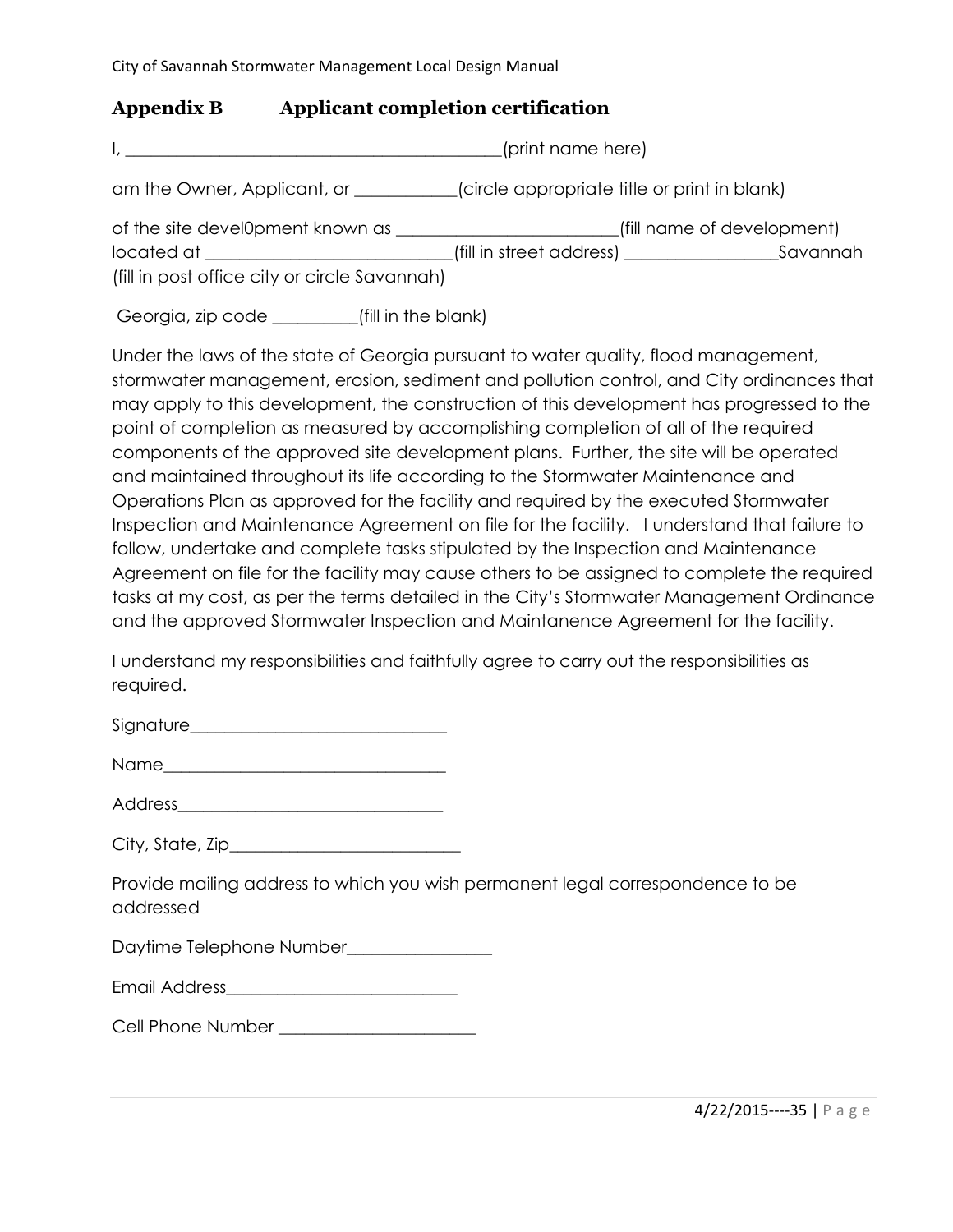### **Appendix C Engineer's project completion certification**

I, \_\_\_\_\_\_\_\_\_\_\_\_\_\_\_\_\_\_\_\_\_\_\_\_\_\_\_\_\_\_\_\_\_\_\_\_\_\_\_\_\_\_\_\_(print name here)

am a professional engineer registered in the State of Georgia, and am familiar with the requirements of the City of Savannah Stormwater Management Ordinance, the City of Savannah Local Design Manual, hydraulic engineering principles, and the approved design plans for the site devel0pment known as \_\_\_\_\_\_\_\_\_\_\_\_\_\_\_\_\_\_\_\_\_\_\_\_\_(fill name of development) located at \_\_\_\_\_\_\_\_\_\_\_\_\_\_\_\_\_\_\_\_\_\_\_\_\_\_\_\_\_(fill in street address) \_\_\_\_\_\_\_\_\_\_\_\_\_\_\_\_\_\_Savannah (fill in post office city or circle Savannah)

Georgia, zip code \_\_\_\_\_\_\_\_\_\_(fill in the blank)

I have personally compared the approved design plans entitled:

\_\_\_\_\_\_\_\_\_\_\_\_\_\_\_\_\_\_\_\_\_\_\_\_\_\_\_\_\_\_\_\_\_\_\_\_dated: \_\_\_\_\_\_\_\_\_\_\_\_\_\_

for which a pre construction meeting / plan approval issuance date was \_\_\_\_\_\_\_

to the conditions of the completed site and make the following certification:

Based upon my personal inspection of the condition of the constructed site in comparison to the approved plans, I find that the site is constructed in substantial compliance with the approved plans.

Name was a set of the set of the set of the set of the set of the set of the set of the set of the set of the set of the set of the set of the set of the set of the set of the set of the set of the set of the set of the se

Address

City, State, Zip\_\_\_\_\_\_\_\_\_\_\_\_\_\_\_\_\_\_\_\_\_\_\_\_\_\_

Daytime Telephone Number\_\_\_\_\_\_\_\_\_\_\_\_\_\_\_\_

Email Address\_\_\_\_\_\_\_\_\_\_\_\_\_\_\_\_\_\_\_\_\_\_\_\_\_\_\_

Cell Phone Number \_\_\_\_\_\_\_\_\_\_\_\_\_\_\_\_\_\_\_\_\_\_\_

\_\_\_\_\_\_\_\_\_\_\_\_\_\_\_\_\_\_\_\_\_\_\_\_\_\_\_\_\_\_\_\_\_\_\_\_\_\_(signature)

Date\_\_\_\_\_\_\_\_\_\_\_\_\_ Seal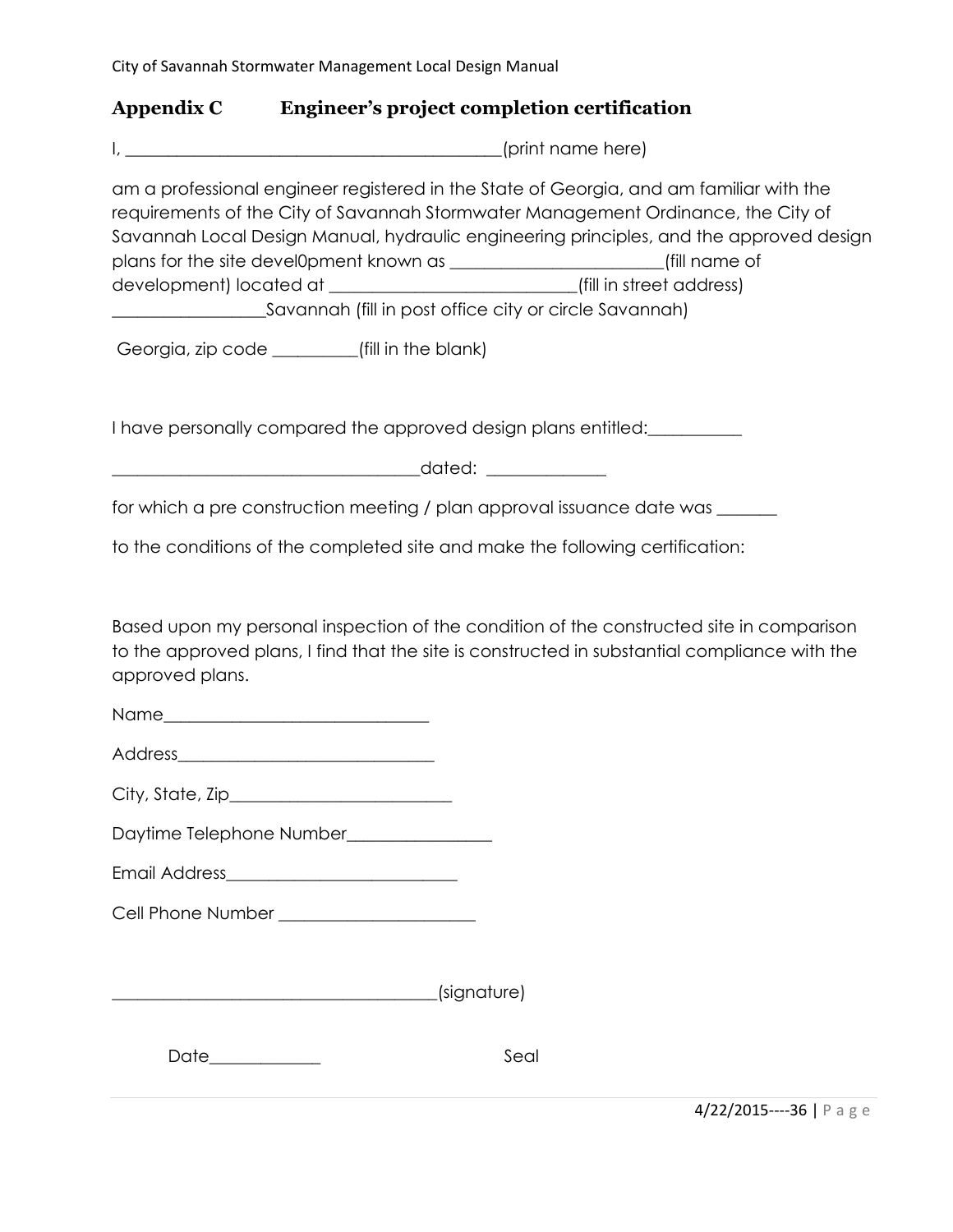### **Appendix D Engineer's as built certification**

| Inrint name here) |  |
|-------------------|--|
|                   |  |

am a professional engineer registered in the State of Georgia, and am familiar with the requirements of the City of Savannah Stormwater Management Ordinance, the City of Savannah Local Design Manual, hydraulic engineering principles, the approved Operations Maintenance Plan, and the approved design plans for the site devel0pment known as \_\_\_\_\_\_\_\_\_\_\_\_\_\_\_\_\_\_\_\_\_\_\_\_\_(fill name of development) located at \_\_\_\_\_\_\_\_\_\_\_\_\_\_\_\_\_\_\_\_\_\_\_\_\_\_\_\_\_(fill in street address) \_\_\_\_\_\_\_\_\_\_\_\_\_\_\_\_\_\_Savannah (fill in post

office city or circle Savannah)

Georgia, zip code \_\_\_\_\_\_\_\_\_\_\_(fill in the blank)

I have personally compared the approved design plans entitled:

\_\_\_\_\_\_\_\_\_\_\_\_\_\_\_\_\_\_\_\_\_\_\_\_\_\_\_\_\_\_\_\_\_\_\_\_\_dated: \_\_\_\_\_\_\_\_\_\_\_\_\_\_

for which a pre-construction meeting / plan approval issuance date was \_\_\_\_\_\_\_\_

to the as built survey undertaken on \_\_\_\_\_\_\_\_\_\_(fill in date) and make the following certification:

Based upon my personal inspection of the condition of the constructed site and the surveyed results of construction materials, locations, elevations, and capacities of the constructed site in comparison to the approved plans, I find that the site is constructed in compliance with the approved plans, and will function in compliance with the City's Stormwater Management Ordinance, provided requirements of the Stormwater Operations and Maintenance Plan are implemented.

| City, State, Zip_ |  |
|-------------------|--|
|                   |  |

Daytime Telephone Number\_\_\_\_\_\_\_\_\_\_\_\_\_\_\_\_\_

| <b>Email Address</b> |  |  |
|----------------------|--|--|
|                      |  |  |

Cell Phone Number \_\_\_\_\_\_\_\_\_\_\_\_\_\_\_\_\_\_\_\_\_\_\_

| (signature) |
|-------------|
|-------------|

Date \_\_\_\_\_\_\_\_\_\_\_\_ Seal